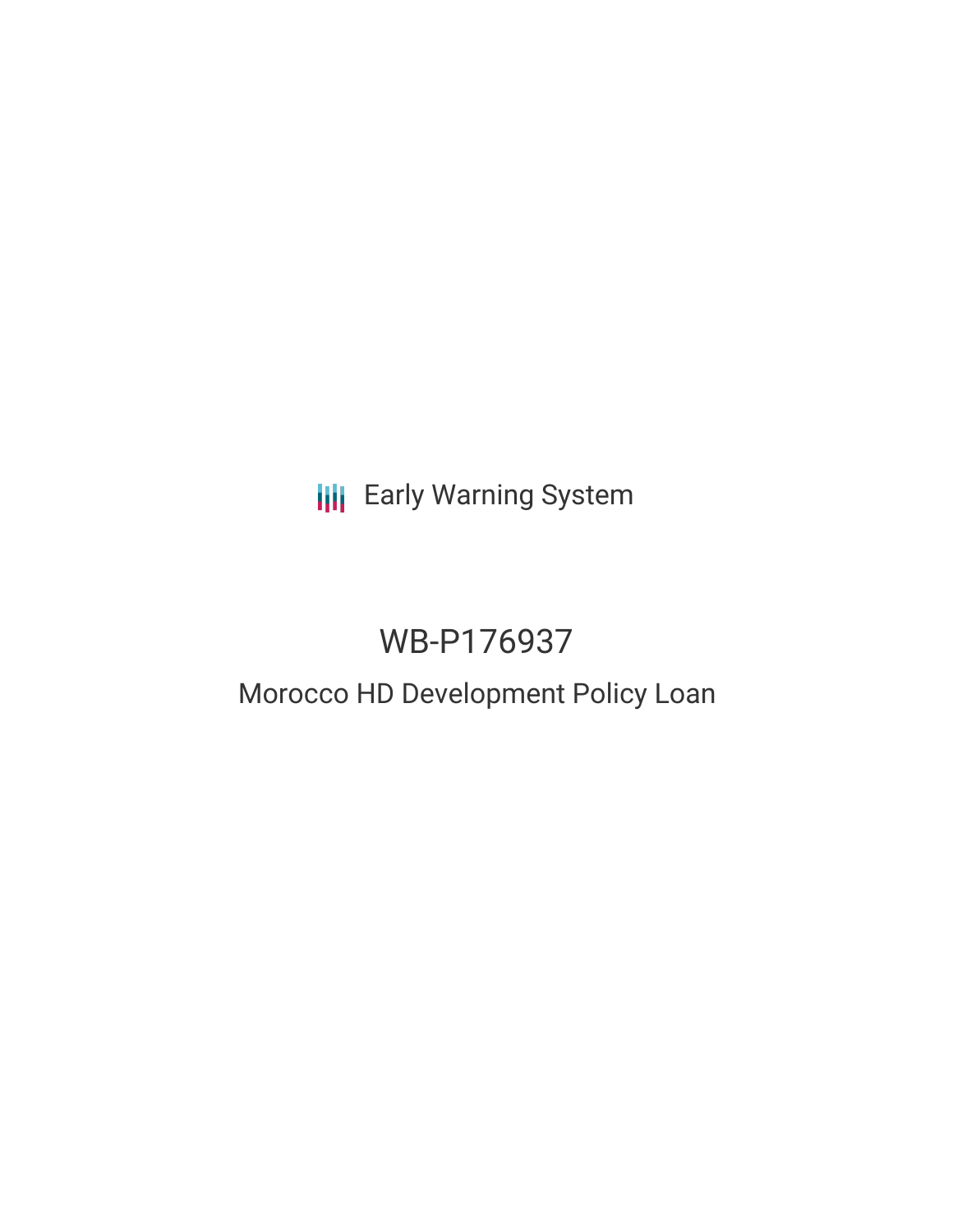

#### **Quick Facts**

| <b>Countries</b>              | Morocco               |
|-------------------------------|-----------------------|
| <b>Financial Institutions</b> | World Bank (WB)       |
| <b>Status</b>                 | Proposed              |
| <b>Bank Risk Rating</b>       |                       |
| <b>Borrower</b>               | Government of Morocco |
| <b>Sectors</b>                | Finance               |
| <b>Investment Type(s)</b>     | Loan                  |
| <b>Loan Amount (USD)</b>      | \$400.00 million      |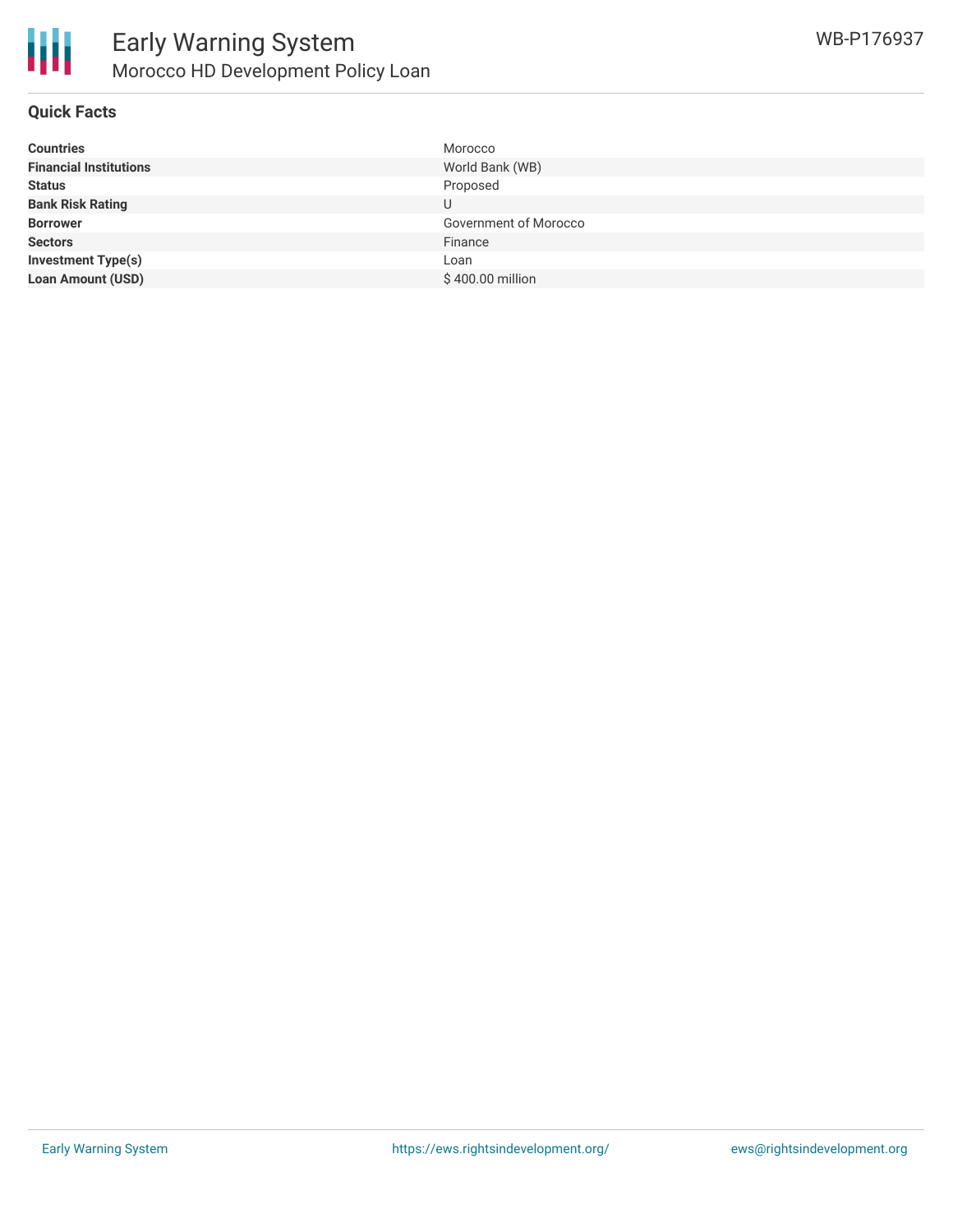

## **Project Description**

According to the bank website, the objective of this project is to support the Universalization of Health Insurance and Select Social Protection Instruments in the country of Morocco.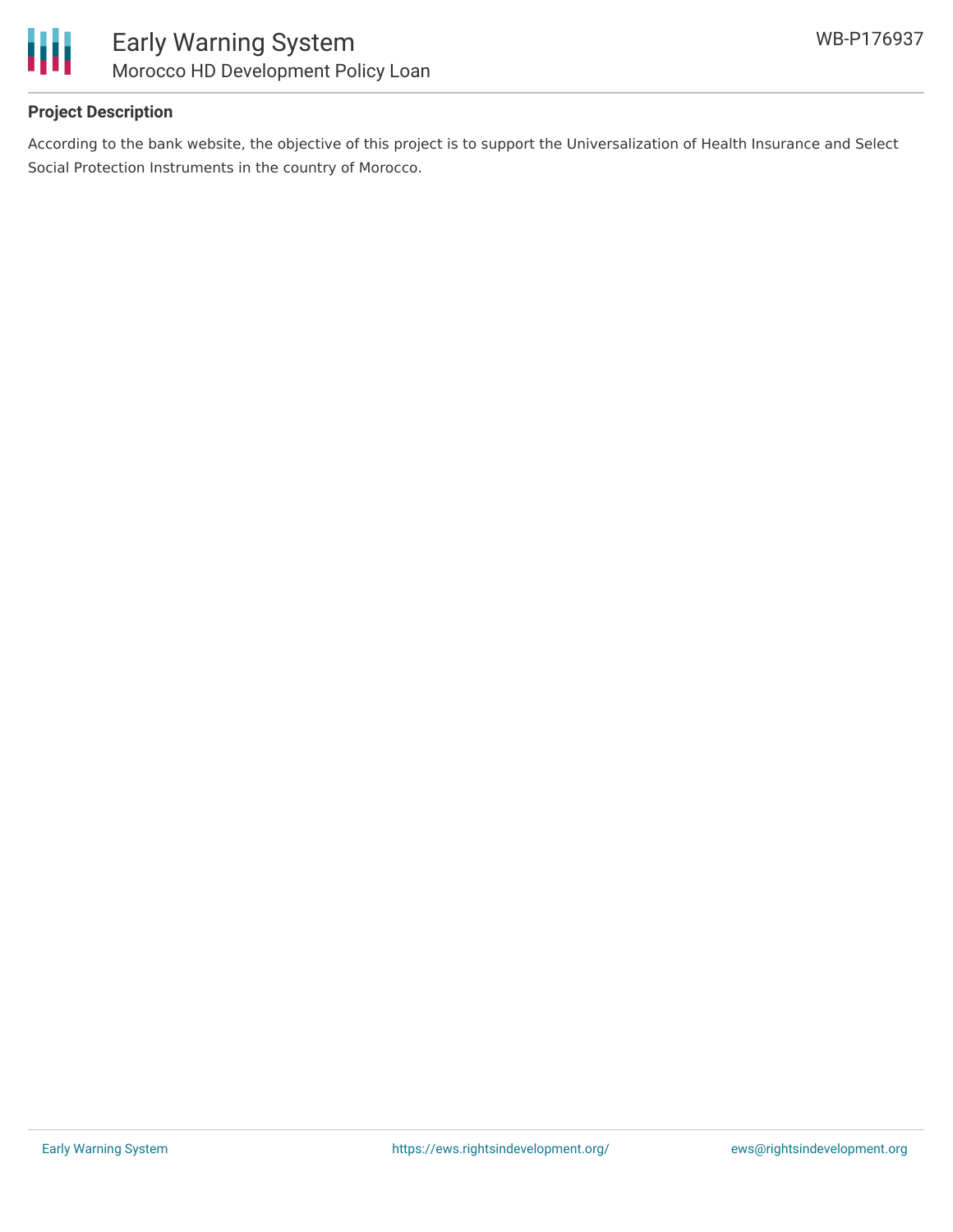

### **Investment Description**

World Bank (WB)